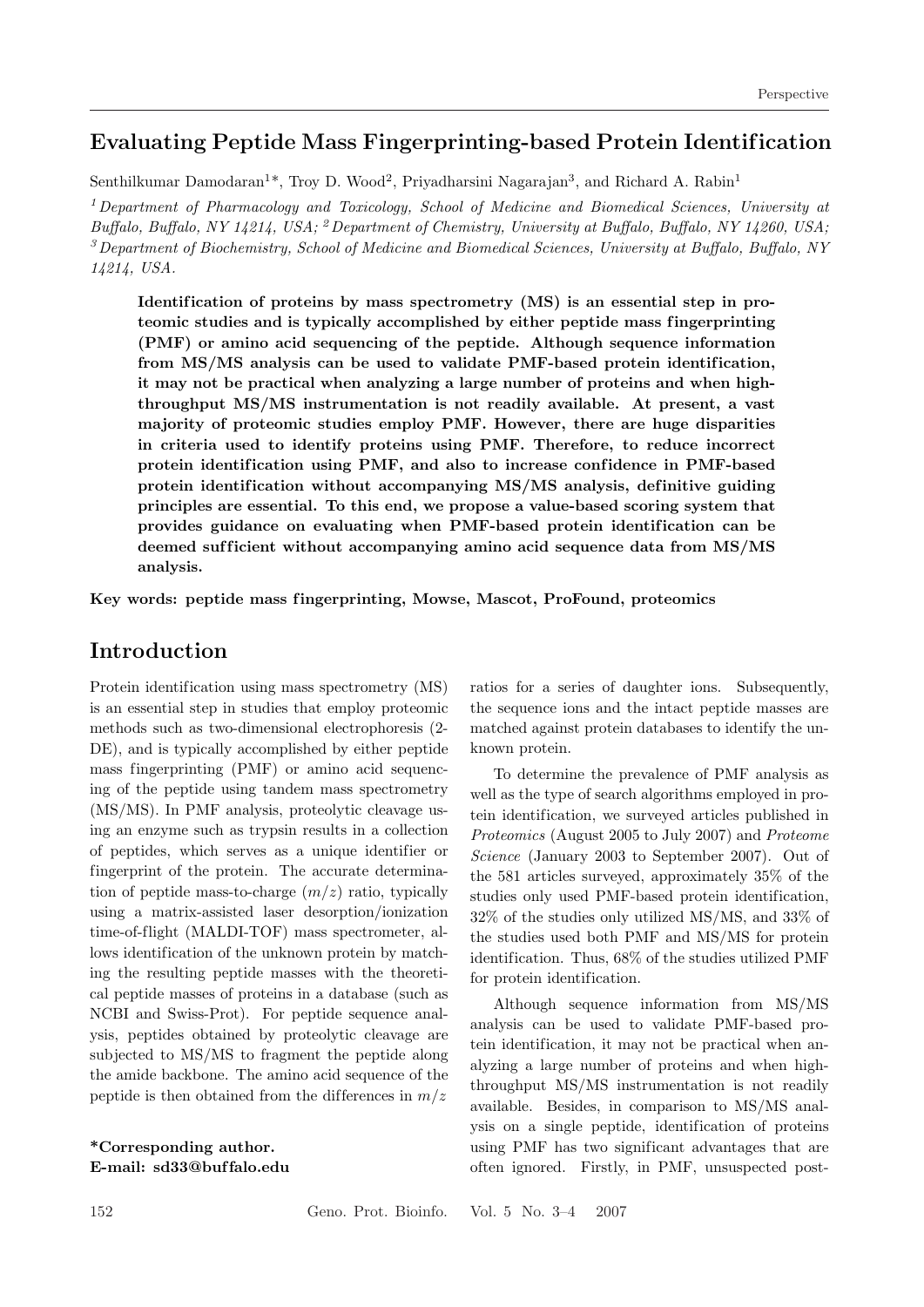translational modifications lead to only a marginal loss in the quality of data and do not affect the outcome. In contrast, in MS/MS, unspecified posttranslational modifications can adversely af fect the matching and scoring process, thus precluding unambiguous protein identification. Secondly, although MS/MS analysis can be used to determine the amino acid sequence of a peptide, that peptide may be unique to a particular protein or common to a number of dif ferent proteins (for example, enzymes from the same family). Conversely, the use of multiple peptides for protein identification in PMF allows more extensive coverage of the protein, thereby increasing the confidence in a positive identification. Thus, in some cases the MS/MS analysis on a single peptide may actually be less specific than PMF.

A pertinent question when using PMF for protein identification is that: at what point does one use MS/MS analysis for protein identification? A commonly used approach is to use PMF as an initial step, and then use MS/MS to corroborate proteins that are considered ambiguous. However, this brings up an interesting question: when can one conclude protein identification using PMF to be "unambiguous"? The traditional definition of "unambiguous" (having or exhibiting no ambiguity or uncertainty) can hardly be applied to PMF-based protein identification, which is probability based and there always remains a chance of obtaining a false positive protein match. So when used in the context of protein identification, a pragmatic definition of "unambiguous" would be "having or exhibiting little ambiguity or uncertainty". Without accompanying amino acid sequence data, can one increase the confidence in protein identification using PMF data? Western blotting can be used to confirm protein identification; however, this technique is not high-throughput, limited by the availability of antibodies, and impractical for analyzing large number of samples.

Presently, there are huge disparities in criteria used to identify proteins using PMF. Plomion *et al* (*1* ) selected a molecular weight search (Mowse) score of 71 or more as significant for a protein match, while Hoffrogge *et al*  $(2)$  used a Mowse score of greater than 69 as significant. On the other hand, it has been suggested that the Mowse score should be 50 more than the significant threshold level for protein identification (*3* ). Because the Mowse score depends on the number of sequences in a database, for species with small database sizes this approach would not be appropriate. Naranjo *et al* (*4* ) categorized a match as successful if a protein had a score greater than the significant threshold of the Mascot algorithm  $(5, 6;$  www.matrixscience.com) and was the top match in both Mascot and ProFound (*7* , *8* ) algorithms. Whereas proteins with a Mascot score of at least 95 or a ProFound score of 2.2 have been considered significant by others (*9* ). Also, Guipaud *et al* (*10* ) and Sinclair *et al* (*11* ), in addition to the significant scores of protein algorithms, incorporated sequence coverage, number of peptides matched, and the congruence of isoelectric point (pI) and molecular mass of the protein with the sequence database in the evaluation of PMF data. Consequently, definitive guidelines for what constitutes a positive match are lacking.

To this end, we propose a value-based scoring system that provides guidance on evaluating when PMFbased protein identification can be deemed sufficient without accompanying amino acid sequence data from MS/MS analysis. To construct this value-based scoring system, we have used parameters that are considered important in substantiating protein identification, such as congruence of the observed pI and molecular mass with the protein sequence database, percent sequence coverage (percentage of the theoretical protein that is covered by the experimental peptide masses), number of peptides matched, and the matching scores from two different protein search engines.

## **Protein search algorithms**

Since PMF-based protein identification is probabilitybased, the choice of protein search algorithms is of paramount importance. To date, thirteen different PMF search algorithms have been reported  $(12)$ . There are several ways that these protein search engines differ from one another, but the fundamental difference is in the scoring algorithm that is employed. Some of the protein search engines calculate the probability of obtaining an incorrect match and report significance threshold scores to increase the confidence in a protein match, whereas others just rank possible protein matches without reporting a significance level. In our sampling of the literature, Mascot was the most commonly used protein search engine (67%), followed by MS-Fit (*13* ) (14%) and ProFound (12%). Mascot and MS-Fit implement a probability-based scoring approach using Mowse; however, while Mascot reports scores that correspond to a 5% significance level, MS-

Geno. Prot. Bioinfo. Vol. 5 No. 3–4 2007 153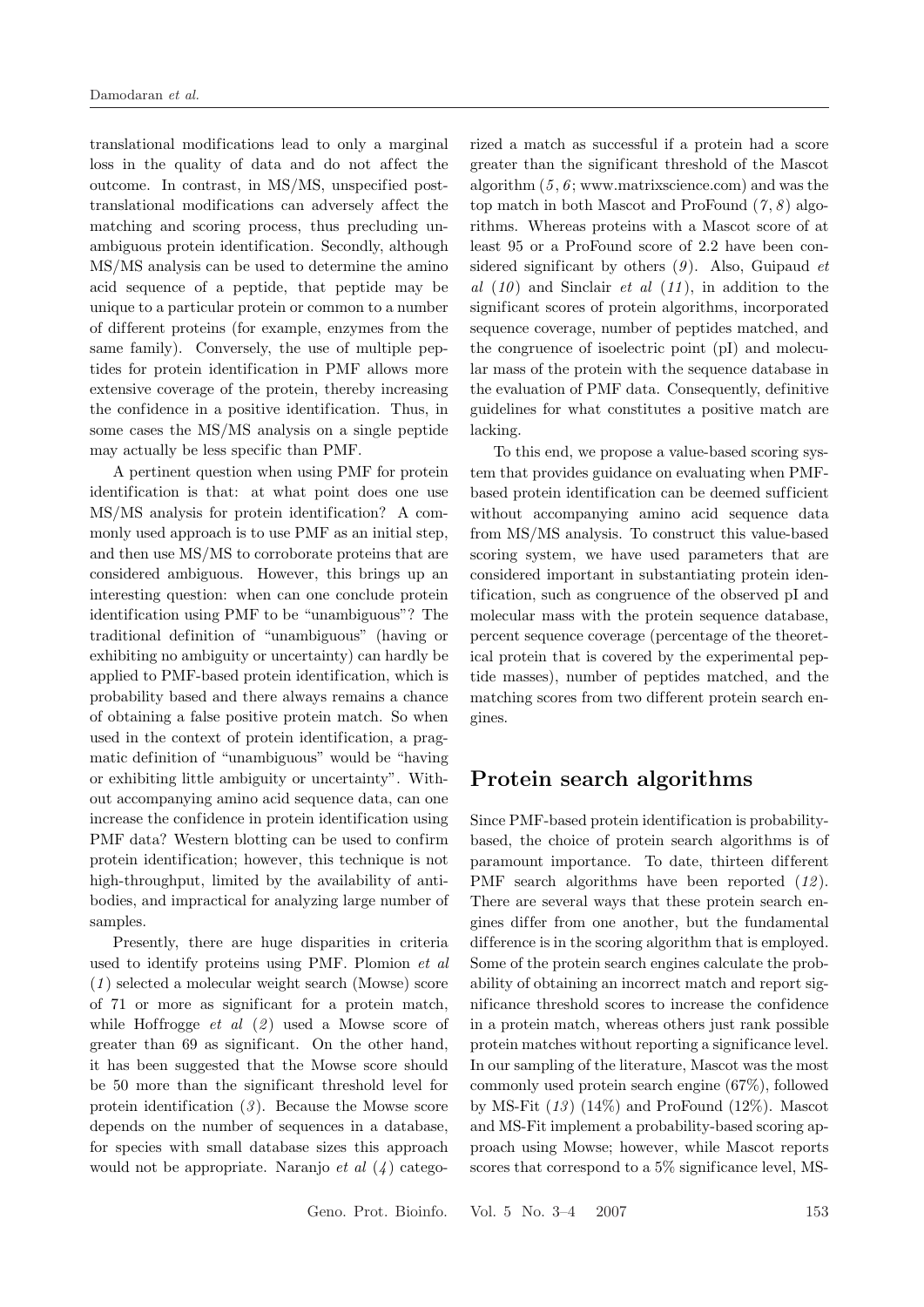Fit does not provide a significance level for its protein matches. ProFound, on the other hand, uses the Bayesian probability and reports a significance threshold score  $(Z \text{ score})$ . Incidentally, most studies that employed Ms-Fit or ProFound also used Mascot for database searching.

The threshold Mowse score in Mascot is reported as  $-10 \lg(P)$ , where P ( $\alpha$  value/number of database sequences) is the probability that the observed match is a random event  $(5, 6)$ . Accordingly, the threshold Mowse score depends on two parameters: the number of sequences in a database and the  $\alpha$  value used for searches. Typically, protein searches are carried out with an  $\alpha$  value of 0.05. We plotted the Mowse scores for a number of different theoretical database sequences, ranging from 10,000 to 1,000,000 at various  $\alpha$  values (0.05, 0.01, and 0.001) (Figure 1). Since the significance threshold score depends on the number of sequences in the database, as the number of protein sequences increase, the threshold would also

increase. This issue is of greater relevance when it comes to the identification of proteins from organisms whose sequences have not been completely determined. Also, post-translational processing of proteins would increase the number of protein sequences in the databases, even for completely sequenced genomes. For instance, if the searched database contains 20,000 sequences, a protein match would be considered positive at the default  $\alpha$  value of 0.05 when the Mowse score exceeds the threshold of 56. However, this protein match would no longer be positive if the number of sequences in the database were to increase. On the other hand, if the search was performed at a lower  $\alpha$ value (for example 0.01), the protein match would still retain its significance (at an  $\alpha$  of 0.05) even if there was a five-fold increase in the number of sequences in the future. Therefore, based on the distribution profile of threshold Mowse scores (Figure 1), we suggest performing PMF searches in Mascot using an  $\alpha$ value of 0.01, as opposed to the default  $\alpha$  value of 0.05.



**Fig. 1** Effect of  $\alpha$  value and the number of sequences in a database on the distribution of threshold Mowse scores. The threshold Mowse score was calculated as  $-10 \lg(P)$ , where P is  $\alpha$  value/number of sequences in the database. A protein match above a particular Mowse threshold score indicates that the match is less likely to be random and is likely to be significant. The bars represent the threshold Mowse scores for theoretical database sequences at different  $\alpha$  values (0.05, 0.01, and 0.001).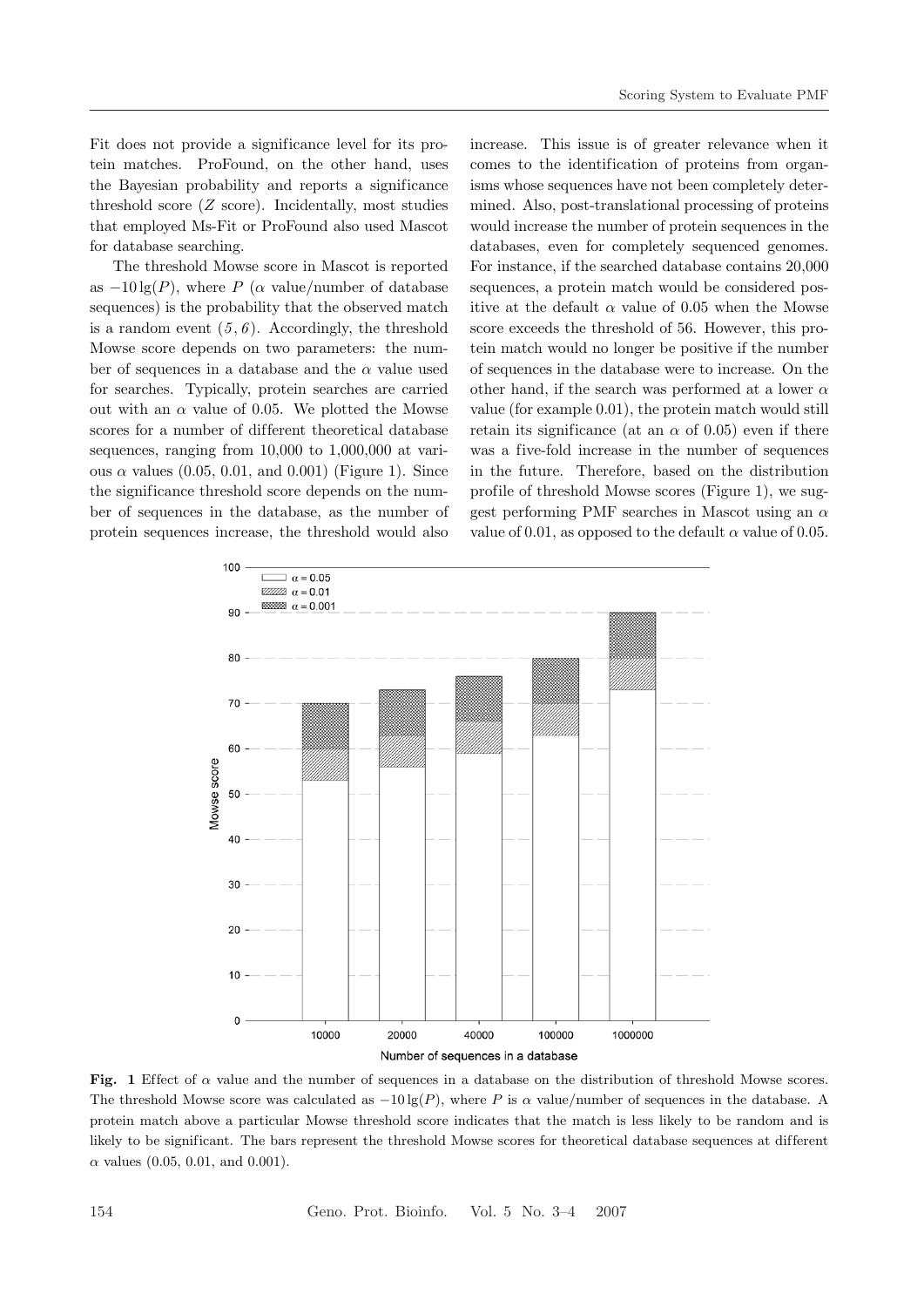For organisms whose complete sequence information is not available, it would be better to carry out and report protein searches at an  $\alpha$  value of 0.001. This ensures that the matching would still be significant at an  $\alpha$  value of 0.05, even if there was a vast increase in the number of sequences in the future (Figure 1). Furthermore, a decrease in  $\alpha$  value decreases the risk of Type 1 error ( $\alpha$  error) associated with the search, and thus decreases the incidence of false protein identification with PMF. Although this would increase the Type 2 error  $(\beta$  error) resulting in an increase of false negatives (number of proteins that cannot be identified), we feel it is preferable to be highly averse to making a Type 1 error as the goal is to correctly identify proteins.

Unlike the Mowse score used in Mascot, the significance threshold of ProFound, Z score, is constant and is independent of the number of sequences available in the database. The Z score is used as a measure of probability of a random protein match and represents the distance of a sample from the mean in units of standard deviation. A Z score of 1.65 ( $\alpha$  $= 0.05$ , one tail) or lower signifies that the protein match is likely to be random and a score greater than 1.65 indicates that the protein match is significant  $(7, 8)$ . We recommend using two different protein search engines that employ dissimilar algorithms for protein identification as this should reduce the likelihood of false protein identification. As reporting of significance threshold scores help to assess the quality of a protein match, we suggest the use of Mascot and ProFound for PMF searches.

In addition to the scoring of protein matching with algorithms such as Mascot and Profound, other factors that assist in substantiating protein identification include the percent sequence coverage and the number of peptides matched. Despite the expected variation in percent coverage based on the size of the protein (the sequence coverage for large proteins tends to be less and *vice versa*), studies have suggested sequence coverage of at least 20% (*14* , *15* ). Based on our observation as well as prior reports  $(8, 16, 17)$ , we suggest a minimum of four peptides to be matched for positive protein identification with PMF.

## **Value-based scoring system**

We have transformed the commonly used parameters (pI, molecular mass, percent sequence coverage, number of peptides matched, and significance scores of

Mascot and ProFound) in PMF into a value-based scoring system for an objective evaluation of protein identification using PMF (Table 1). With this scoring system, a combined score of 15 or more can be considered sufficient for the protein match using PMF to be unequivocal without the need for subsequent MS/MS analysis. The threshold of 15 was chosen by taking the following into account: congruence of pI and molecular mass (4 points), sequence coverage of 20% or more (3 points), minimum of four peptides matched (2 points), and protein match with algorithms Mascot and ProFound at an  $\alpha$  value of 0.01 (6 points). We have gone through an iterative procedure to score the parameters according to their degree of relevance in PMF-based protein identification. The value-based system was derived based on the criteria that are commonly used in the literature and also on our personal experience in protein identification. Though protein algorithms Mascot and ProFound were used to construct the scoring system, any comparable protein search algorithms can be substituted.

**Table 1 Value-based scoring for PMF**

| Parameter                              | Score          |                |
|----------------------------------------|----------------|----------------|
| рI                                     | $\overline{2}$ |                |
| Molecular mass                         | $\overline{2}$ |                |
| Sequence Coverage (%)                  |                |                |
| $10\% - 19\%$                          |                | 2              |
| $20\% - 29\%$                          |                | 3              |
| $30\% - 39\%$                          |                | $\overline{4}$ |
| $40\% - 49\%$                          |                | 5              |
| $50\%$ or more                         |                | 6              |
| Number of peptides matched             |                |                |
| $4 - 7$                                |                | $\overline{2}$ |
| $8 - 11$                               |                | 3              |
| $12 - 15$                              |                | $\overline{4}$ |
| $16 - 19$                              |                | 5              |
| 20 or more                             |                | 6              |
| Matching of protein algorithms         | Mascot         | ProFound       |
| Top match (not significant)            | 1              | 1              |
| Significant match ( $\alpha = 0.05$ )  | $\overline{2}$ | $\overline{2}$ |
| Significant match ( $\alpha = 0.01$ )  | 3              | 3              |
| Significant match ( $\alpha = 0.001$ ) | 4              | 4              |

While being conservative, the scoring system is also objective and flexible. For instance, protein modifications can alter the observed pI (for example, deamidation) as well as the molecular mass. However, this would not preclude an unequivocal protein determination, but rather the absence of information on pI or molecular weight can be of fset by an increase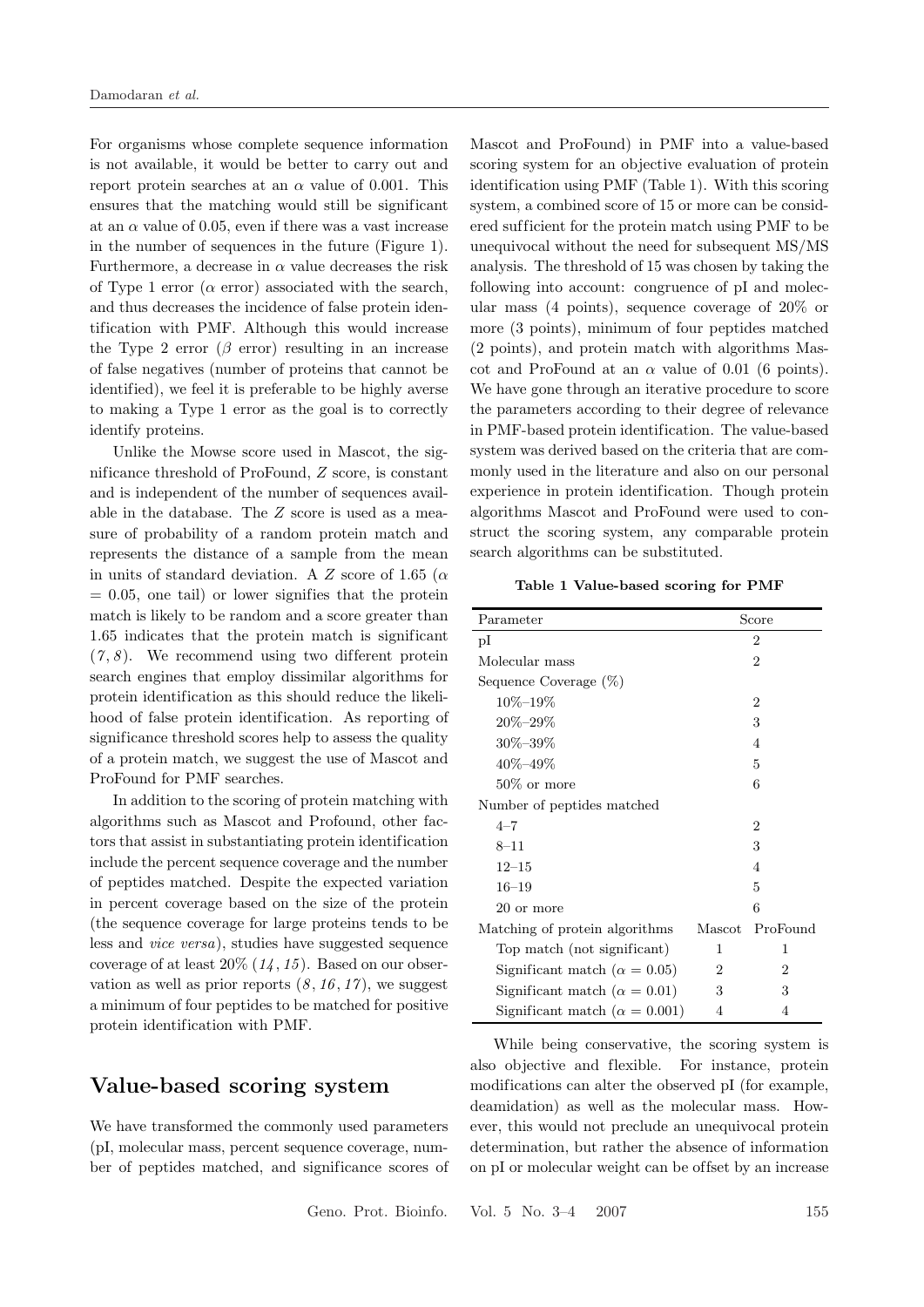in the percent sequence coverage, number of peptides matched, or use of a more stringent threshold score for Mascot and ProFound. It should be noted that this scoring system cannot substitute for the care undertaken in sample preparation and 2-DE analysis. Rather, it provides guidance on evaluating the need for a subsequent MS/MS analysis when using PMF.

One of the possible drawbacks of this value-based scoring system is that it is conservative. Therefore, while decreasing the number of false positives, it would also increase the number of false negatives (proteins that are changed but not identified). That is, with this scoring system, a score of 15 or more would be considered positive. However, in reality a protein match with a score of 14 or less can still be the correct match. Nevertheless, as the goal is to increase confidence in PMF-based protein identification without the accompanying need for sequence analysis, we feel it is preferable to be Type 1 error averse. Besides, the number of peptides matched (as well as sequence coverage) would vary depending on protein size. Since the scoring system recommends matching a minimum of four peptides, it can affect the identification of small sized proteins. However, the lack of a recommended minimum number of peptides can be of fset by other parameters (pH, MW, and the significant scores of protein search engines), and thus should not affect the identification of most proteins.

In addition to the factors discussed, for reliable protein identification using PMF, the search parameters (such as error tolerance and the number of missed cleavages) that are employed should also be optimized; however, an elaborate discussion on these parameters is beyond the scope of the present study and readers are referred to germane articles (*8* , *18* ). Though the levels of error tolerance vary across studies, a value of 100 or less is desirable. For the number of missed cleavages, a value of 1 should be optimal, although a lot of studies have used 2 missed cleavages. With regard to protein modifications, most studies employ carbamidomethylation of cysteine as a fixed modification and oxidation of methionine as a partial modification (*2* , *16* , *17* , *19* ).

Presently, the majority of proteomic studies employ PMF. Therefore, to reduce incorrect protein identification using PMF, and also to increase confidence in PMF-based protein identification without accompanying MS/MS analysis, definitive guiding principles are essential. The value-based scoring system proposed in this study is objective, flexible, and provides preliminary direction on evaluating

when PMF-based protein identification can be considered sufficient without a subsequent need for amino acid sequence analysis.

# **References**

- 1. Plomion, C., *et al.* 2006. Mapping the proteome of poplar and application to the discovery of droughtstress responsive proteins. *Proteomics* 6: 6509-6527.
- 2. Hof frogge, R., *et al.* 2007. 2-DE profiling of GDNF overexpression-related proteome changes in differentiating ST14A rat progenitor cells. *Proteomics* 7: 33-46.
- 3. Li, Z., *et al.* 2006. Proteomic analysis of the E2F1 response in p53-negative cancer cells: new aspects in the regulation of cell survival and death. *Proteomics* 6: 5735-5745.
- 4. Naranjo, V., *et al.* 2007. Proteomic and transcriptomic analyses of differential stress/inflammatory responses in mandibular lymph nodes and oropharyngeal tonsils of European wild boars naturally infected with *Mycobacterium bovis. Proteomics* 7: 220-231.
- 5. Pappin, D.J., *et al*. 1993. Rapid identification of proteins by peptide-mass fingerprinting. *Curr. Biol*. 3: 327-332.
- 6. Perkins, D.N., *et al.* 1999. Probability-based protein identification by searching sequence databases using mass spectrometry data. *Electrophoresis* 20: 3551- 3567.
- 7. Zhang, W. and Chait, B.T. 2000. ProFound: an expert system for protein identification using mass spectrometric peptide mapping information. *Anal. Chem.* 72: 2482-2489.
- 8. Chamrad, D.C., *et al.* 2004. Evaluation of algorithms for protein identification from sequence databases using mass spectrometry data. *Proteomics* 4: 619-628.
- 9. Wöhlbrand, L., *et al.* 2007. Functional proteomic view of metabolic regulation in "Aromatoleum aromaticum" strain EbN1. *Proteomics* 7: 2222-2239.
- 10. Guipaud, O., *et al.* 2006. An *in vitro* enzymatic assay coupled to proteomics analysis reveals a new DNA processing activity for Ewing sarcoma and TAF(II)68 proteins. *Proteomics* 6: 5962-5972.
- 11. Sinclair, J., *et al.* 2006. Proteomic response of Schizosaccharomyces pombe to static and oscillating extremely low-frequency electromagnetic fields. *Proteomics* 6: 4755-4764.
- 12. Shadforth, I., *et al.* 2005. Protein and peptide identification algorithms using MS for use in highthroughput, automated pipelines. *Proteomics* 5: 4082-4095.
- 13. Clauser, K.R., *et al.* 1999. Role of accurate mass measurement  $(\pm 10 \text{ ppm})$  in protein identification strate-